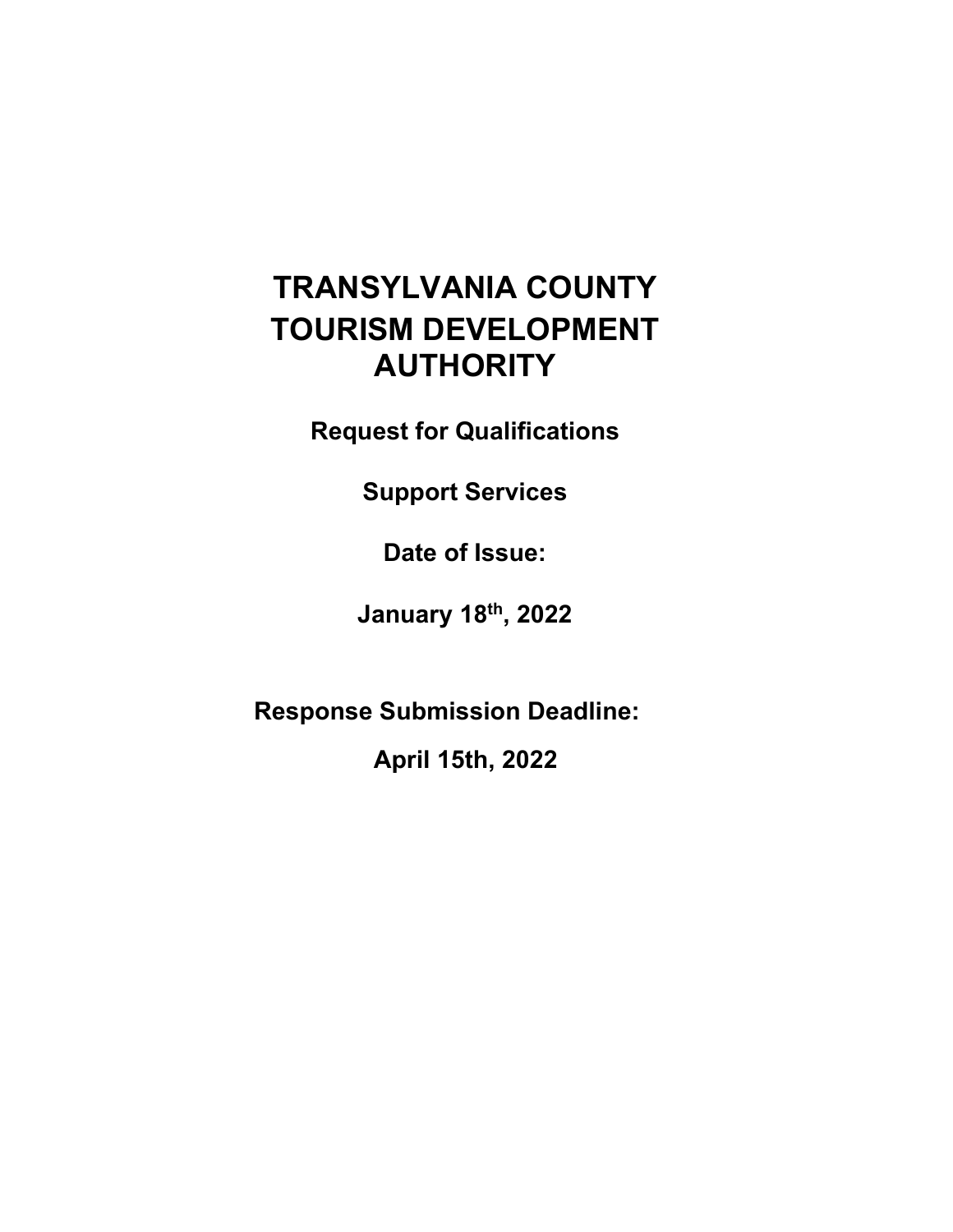## **TABLE OF CONTENTS**

## **1.0 PURPOSE AND BACKGROUND**

- **2.0 GENERAL INFORMATION**
- 2.1 REQUEST FOR QUALIFICATIONS DOCUMENT
- 2.2 NOTICE REGARDING RFQ TERMS AND CONDITIONS
- 2.3 RFQ SCHEDULE
- 2.4 RESPONSE QUESTIONS
- 2.5 RESPONSE SUBMITTAL
- 2.6 RESPONSE CONTENTS

## **3.0 METHOD OF AWARD AND EVALUATION**

- 3.1 METHOD OF AWARD
- 3.2 EVALUATION CRITERIA

## **4.0 REQUIREMENTS**

- 4.1 CONTRACT TERM
- 4.2 PRICING
- 4.3 VENDOR EXPERIENCE
- 4.4 VENDOR'S REPRESENTATIONS
- **5.0 SCOPE OF WORK**
- **6.0 GENERAL TERMS AND CONDITIONS**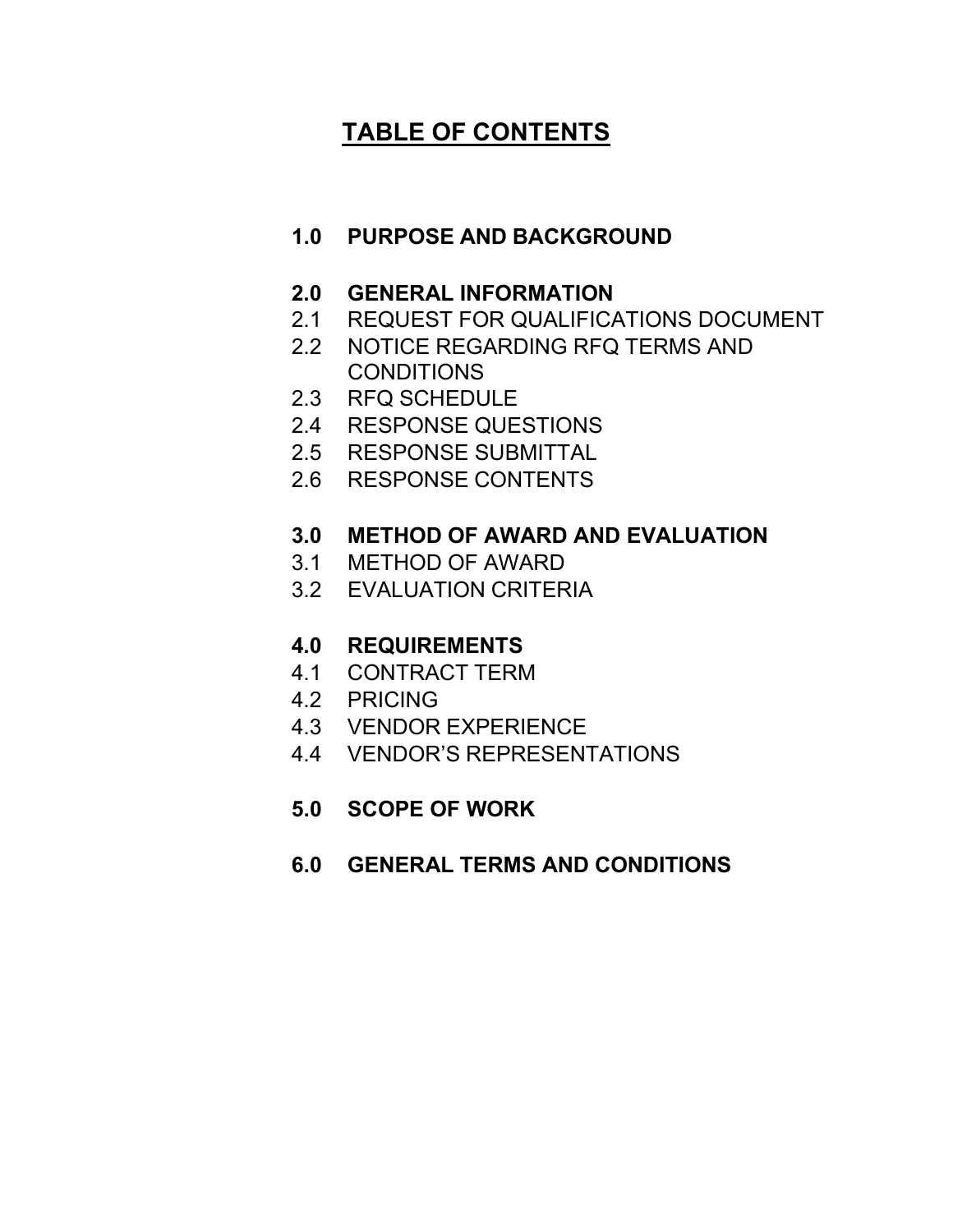## **1.0 PURPOSE AND BACKGROUND**

Transylvania County Tourism Development Authority requests responses for support services for the Transylvania County Tourism Development Authority Board. The Tourism Development Authority (hereafter the Authority) is a volunteer-board of nine individuals in Transylvania County. Seven of the nine appointees are appointed by the Transylvania County Board of County Commissioners, and the primary revenue source for the Authority is a county-levied and county-administered tax on accommodations.

The Authority is a municipal corporation under the North Carolina Budget and Fiscal Control Act, and its affairs are directly administered by the Board of Directors. In order to assist the Board of Directors, it has traditionally maintained a contract with the Brevard/Transylvania Chamber of Commerce, wherein a portion of the Chamber staff's duties have included providing assistance and organizational needs to the Authority.

The Authority seeks a qualified nonprofit agency to assist it with the day to day needs of being a destination-management organization.

Responses shall be submitted in accordance with the terms and conditions of this RFQ and any addenda issued hereto.

## **2.0 GENERAL INFORMATION**

## **2.1 REQUEST FOR RESPONSE DOCUMENT**

The RFQ is comprised of the base RFQ document, any attachments, and any addenda released before Contract award. All attachments and addenda released for this RFQ in advance of any Contract award are incorporated herein by reference.

## **2.2 NOTICE REGARDING RFQ TERMS AND CONDITIONS**

It shall be the Vendor's responsibility to read the Instructions, the 's terms and conditions, all relevant exhibits and attachments, and any other components made a part of this RFQ and comply with all requirements and specifications herein. Vendors also are responsible for obtaining and complying with all addenda and other changes that may be issued in connection with this RFQ.

If Vendors have questions, issues, or exceptions regarding any term, condition, or other component within this RFQ, those must be submitted as questions in accordance with the instructions in Section 2.5 RESPONSE QUESTIONS. If the Authority determines that any changes will be made as a result of the questions asked, then such decisions will be communicated in the form of an RFQ addendum. The Authority may also elect to leave open the possibility for later negotiation and amendment of specific provisions of the Contract that have been addressed during the question-and-answer period. Other than through this process, the Authority rejects and will not be required to evaluate or consider anyadditional or modified terms and conditions submitted with Vendor's response. This applies to any language appearingin or attached to the document as part of the Vendor's response that purports to vary any terms and conditions or Vendors' instructions herein or to render the response non-binding or subject to further negotiation. Vendor's response shall constitute a firm offer.

**By execution and delivery of this RFQ Response, the Vendor agrees that any additional or modified terms and conditions, whether submitted purposely orinadvertently, shall have no force or effect, and will be disregarded. Noncompliance with, or any attempt to alter or delete, this paragraph shall constitute sufficient grounds to reject Vendor's response as nonresponsive.**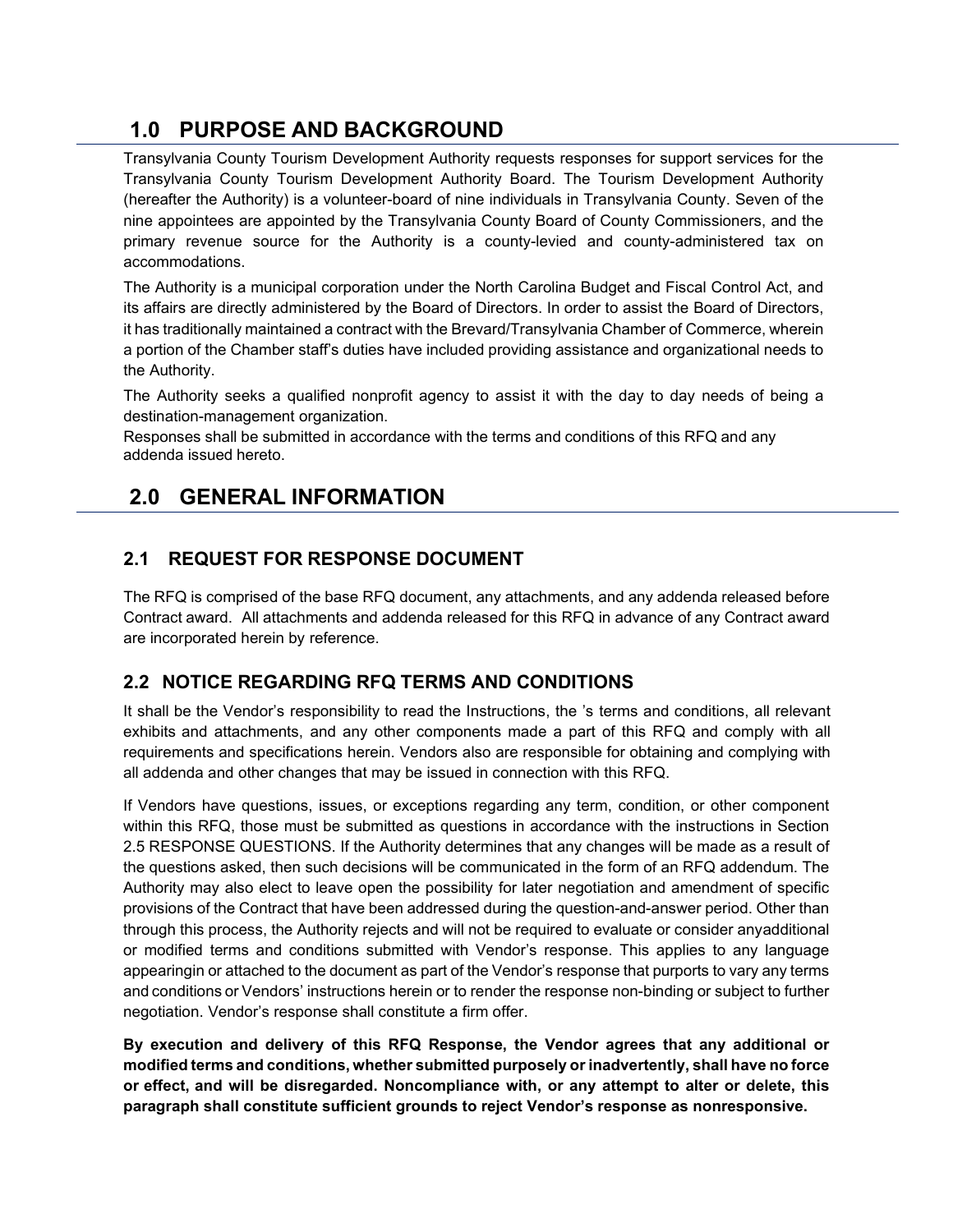## **2.3 RFQ SCHEDULE**

The table below shows the *intended* schedule for this RFQ. The Authority will make every effort to adhere to this schedule.

| <b>Event</b>                       | <b>Responsibility</b> | <b>Date and Time</b>    |
|------------------------------------|-----------------------|-------------------------|
| Intent to Propose due to Authority | Vendor                | <b>February 1, 2022</b> |
| <b>Issue RFQ</b>                   | Authority             | <b>January 20, 2022</b> |
| <b>Submit Written Questions</b>    | Vendor                | March 1, 2022           |
| Provide Response to Questions      | Authority             | March 15, 2022          |
| <b>Submit Responses</b>            | Vendor                | April 1, 2022           |
| <b>Contract Awards</b>             | Authority             | May 1, 2022             |
| <b>Contract Effective Date</b>     | Authority             | <b>July 1, 2022</b>     |

## **2.4 QUESTION AND ANSWER SESSION**

All parties who respond to the notice of intent to propose will be invited to an online-question and answer session with members of the Board of Directors and the Transylvania County Finance Director.

## **2.5 RESPONSE QUESTIONS**

Upon review of the RFQ documents, Vendors may have questions to clarify or interpret the RFQ in order to submit the best response possible. To accommodate the Response Questions process, Vendors shall submit any such questions bythe above due date.

Written questions shall be emailed to finance@transylvaniacounty.org by the date and time specified above. Vendors should enter "TCTDA – RFQ Questions" as the subject for the email. Questions submittals should includea reference to the applicable RFQ section.

Questions received prior to the submission deadline date, the Authority's response, and any additional terms deemed necessary by the Authority will be posted in the form of an addendum. No information, instruction or advice provided orallyor informally by any Transylvania Authority personnel or members of the Board of Directors of the authority, whether made in response to a question or otherwise in connection with this RFQ, shall be considered authoritative or binding.

## **2.5 RESPONSE SUBMITTAL**

Responses will be received until 5:00 PM, April 15, 2022. All responses may be submitted electronically submitted via e-mail to finance@transylvaniacounty.org

It is the bidder's responsibility to ensure the response is received prior to the response acceptance time. Late responses will not be accepted. The Authority reserves the right to accept or reject all or any part of any response, waive informalities and award the contract to best serve the interest of the Authority. It is the responsibility of the applicant that their response is received. Email confirmations will be sent in response to all responses submitted online.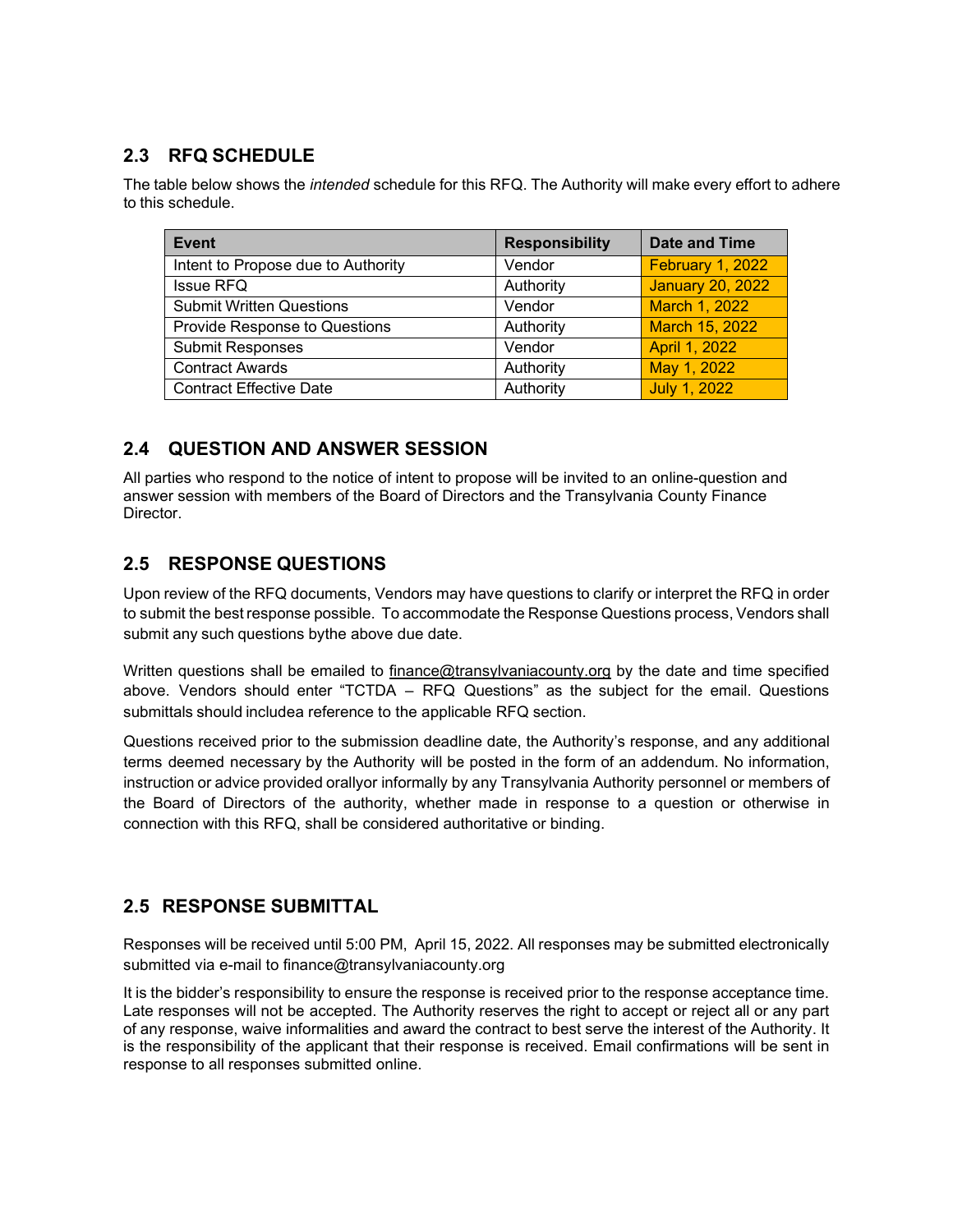## **2.6 RESPONSE CONTENTS**

Vendors shall populate all attachments of this RFQ that require the Vendor to provide information and include an authorized signature where requested. Vendor RFQ responses shall include descriptions of how they intend to service the carry out the job duties and assist the organization: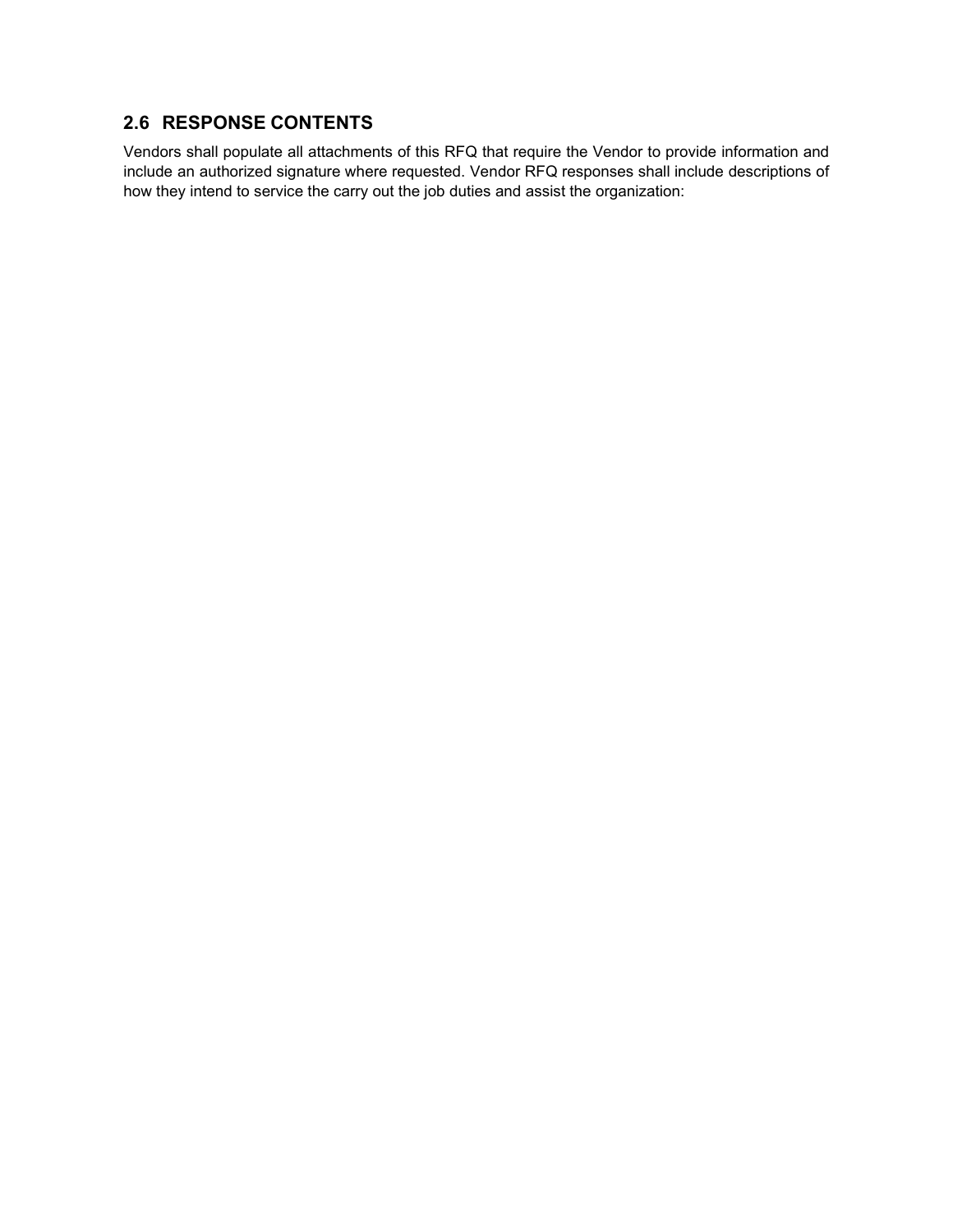## **3.0 METHOD OF AWARD AND RESPONSE EVALUATION PROCESS**

## **3.1 METHOD OF AWARD**

All qualified applicants will be evaluated by the Transylvania County Tourism Development Authority Board, which will choose the most qualified agency to provide services to the Tourism Authority's Board of Directors.

Responses will generally be evaluated according to completeness, content, and experience with similar projects, ability of the Vendor and its staff to provide support services.

Vendors are cautioned that this is a request for qualifications, not formal commitment to contract and the Authority reserves the unqualified right to reject any and all qualifications.

## **3.2 EVALUATION CRITERIA**

Following the deadline for submittals, a selection committee will review the submitted responses. The selection committee will review, analyze, and rank all submittals based on their response to the information requested. The selection process will include the following criteria in the evaluation of responses. These criteria are not necessarily listed in order of importance.

- Resumes, or cv, of key personnel
- Experience in aiding local government boards or prior relationships with government entities
- Experience or knowledge of tourism, marketing and destination management

## **4.0 REQUIREMENTS**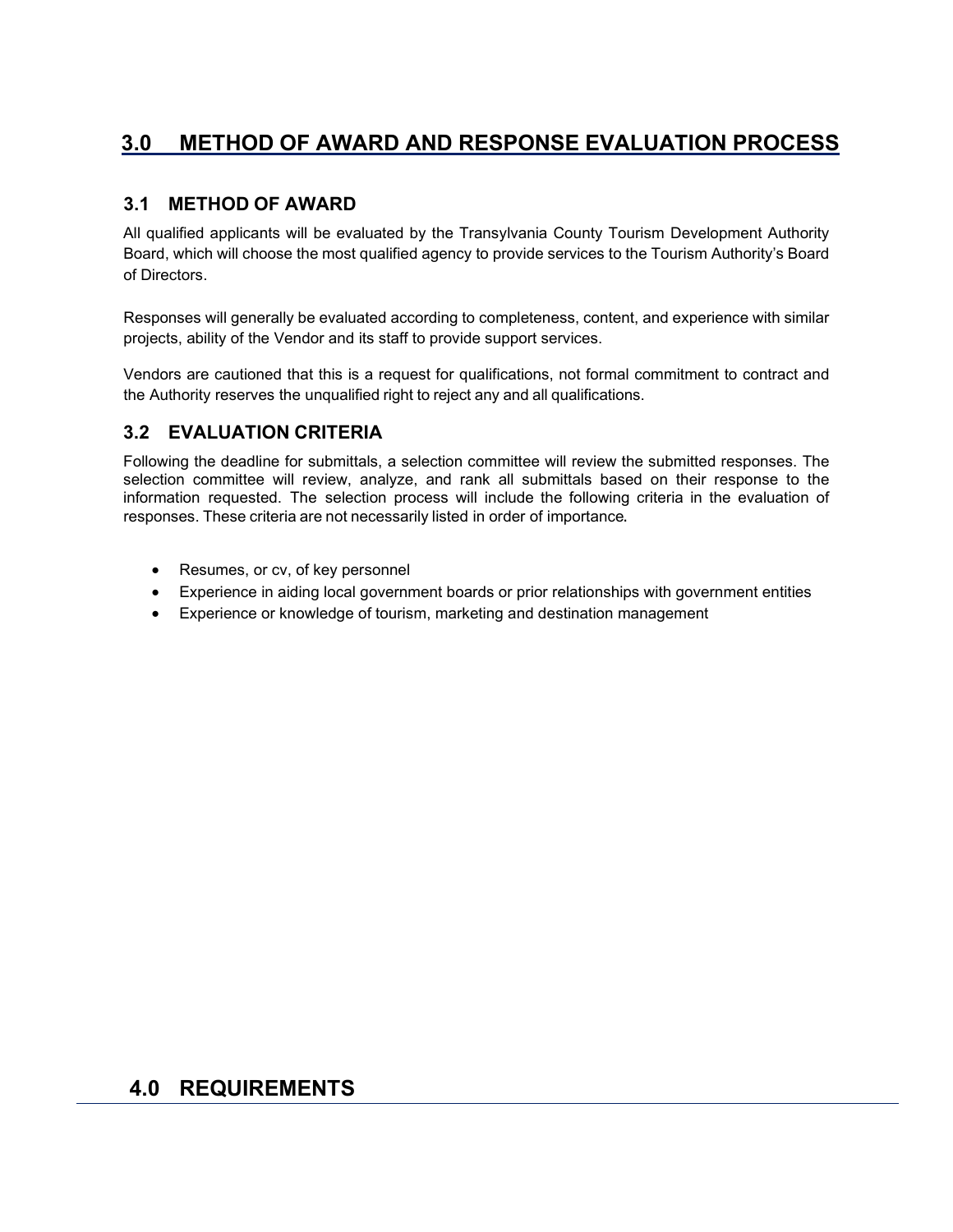## **4.1 CONTRACT TERM**

#### The Authority intends to purchase these services for a three year term, as early as July 1 $\rm ^{st}$ , 2022

### **4.2 PRICING**

Response price shall constitute the total cost to Buyer for complete performance in accordance with the requirements andspecifications herein, including all applicable charges handling, administrative and other similar fees. Vendor shall not invoice for any amounts not specifically allowed for in this RFQ.

## **4.3 VENDOR'S REPRESENTATIONS**

- a) Vendor warrants those qualified personnel shall provide Services under this Contract in a professional manner. "Professional manner" means that the personnel performing the Services will possess the skill and competence consistent with the prevailing business standards in the industry. Vendor agrees that it will not enter any agreementwith a third party that may abridge any rights of the Authority under this Contract. Vendor will serve as the prime contractor under this Contract and shall be responsible for the performance and payment of all subcontractor(s) thatmay be approved by the Authority. Names of any third party Vendors or subcontractors of Vendor may appear for purposes of convenience in Contract documents; and shall not limit Vendor's obligations hereunder. Vendor will retain executive representation for functional and technical expertise as needed in order to incorporate any work bythird party subcontractor(s).
- b) If any Services, deliverables, functions, or responsibilities not specifically described in this Contract are required for Vendor's proper performance, provision and delivery of the service and deliverables under this Contract, or are an inherent part of or necessary sub-task included within such service, they will be deemed to be implied by and included within the scope of the contract to the same extent and in the same manner as if specifically described in the contract. Unless otherwise expressly provided herein, Vendor will furnish all of its own necessary management, supervision, labor, facilities, furniture, computer and telecommunications equipment, software, supplies and materials necessary for the Vendor to provide and deliver the Services and Deliverables.
- c) Vendor warrants that it has the financial capacity to perform and to continue perform its obligations under the contract; that Vendor has no constructive or actual knowledge of an actual or potential legal proceeding being brought against Vendor that could materially adversely affect performance of this Contract; and that entering into this Contract is not prohibited by any contract, or order by any court of competent jurisdiction.

## **5.0 SCOPE OF WORK**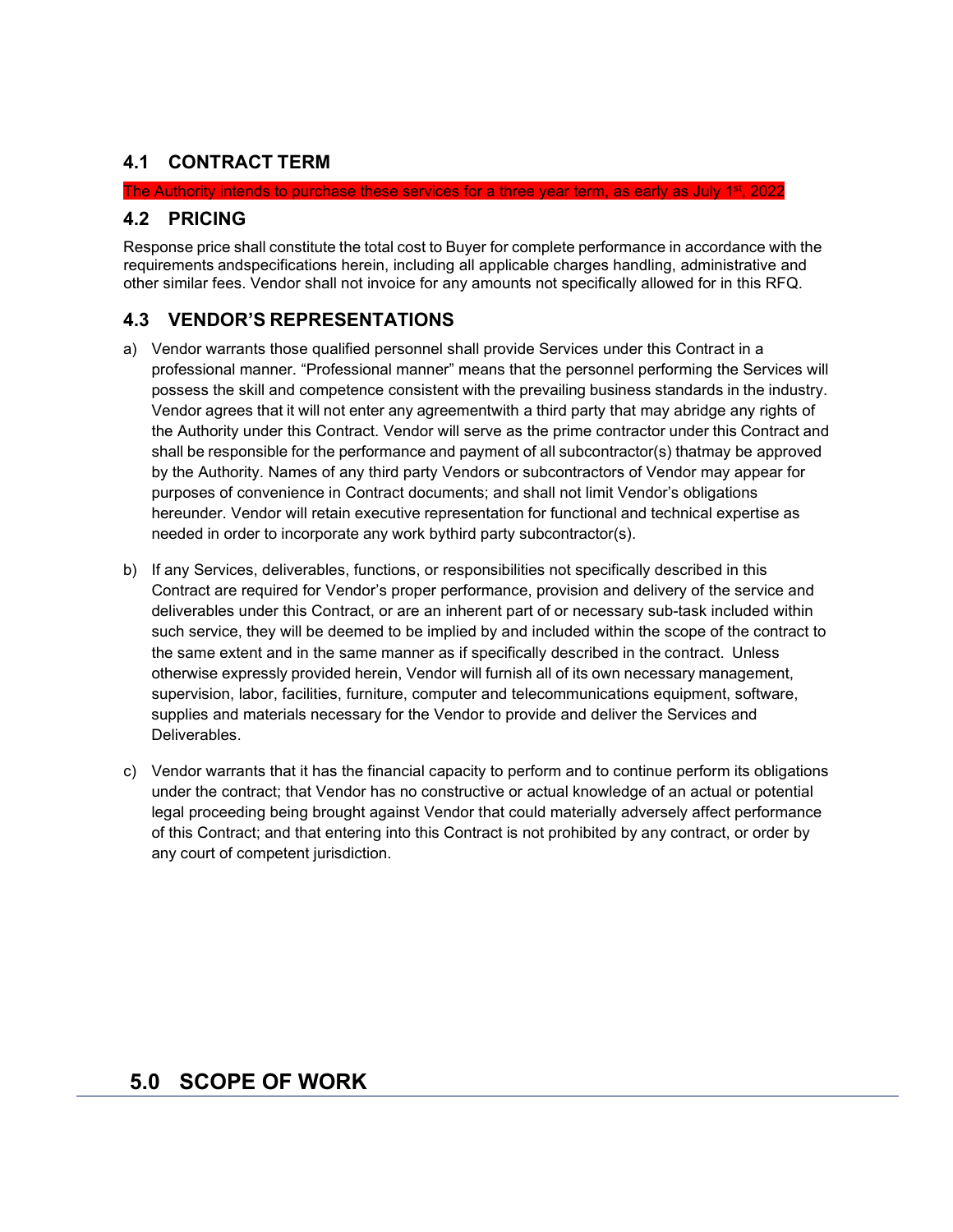#### **Eligibility**

Responses will be accepted from any municipal corporation or other public body, and bodies politic and corporate of the State of North Carolina as well as nonprofit organizations<sup>ii</sup> whose principal place of business is located in Transylvania County. Nonprofit organizations must be organized under Chapter 55A of the North Carolina General Statutes and have a 501-designation from the United States Internal Revenue Service.

#### **Project Requirements**

The responding organization must describe its qualifications to manage and assist the Board of Directors with the following duties:

- Overseeing and coordinating all primary elements of marketing and promotion for a destination management organization including management of  $3<sup>rd</sup>$  party contracts with tourism or marketing firms – advertising, public relations, website, email distribution, social media, collateral, billboards, signage, and local tourism partner programs,
- Collaborating with TCTDA board, marketing agency partner or assigned committee to create and fulfill an annual marketing plan defining all elements of planned marketing and promotion for each fiscal year.
- Supporting the TCTDA Board of Directors so it may adequately perform its legal and management duties, including but not limited to:
	- o Reporting to the TCTDA Board certain monthly statistics for which a reasonable request may be made by the TCTDA Board as it sees necessary from time to time,
	- $\circ$  Providing monthly activity to the TCTDA Board and providing other financial information as directed herein, or as otherwise reasonably requested by the Board.
	- $\circ$  Preparing and presenting regular reports of TCTDA to the Transylvania County Board of Commissioners in an open public meeting format
- Supervise, manage, and coordinate administration and operations of a destination management organization
- Supporting committees and programs dedicated to the fulfillment of TCTDA's role as a destination management organization, such as a grant program, sustainability efforts, and destination infrastructure initiatives,
- Oversight and coordination of a  $3<sup>rd</sup>$  party agreement for management of the visitor center
- Assisting TCTDA Ex-Officio Finance Officer with accounts payable and receivable processes
- Assistance, support, and communication with local tourism partners as is reasonably expected for a destination management organization,
- Representing TCTDA at local, regional, state, and national conferences or similar events,

The nonprofit partner agency shall be solely responsible for the hiring, evaluation, compensation, benefits, maintenance of any insurance or withholdings tax that may be required, including termination and all matters of human resources pertaining to its employees or any other agent engaged for the purpose of providing services to the Board of Directors of the Authority.

## **6.0 GENERAL TERMS AND CONDITIONS**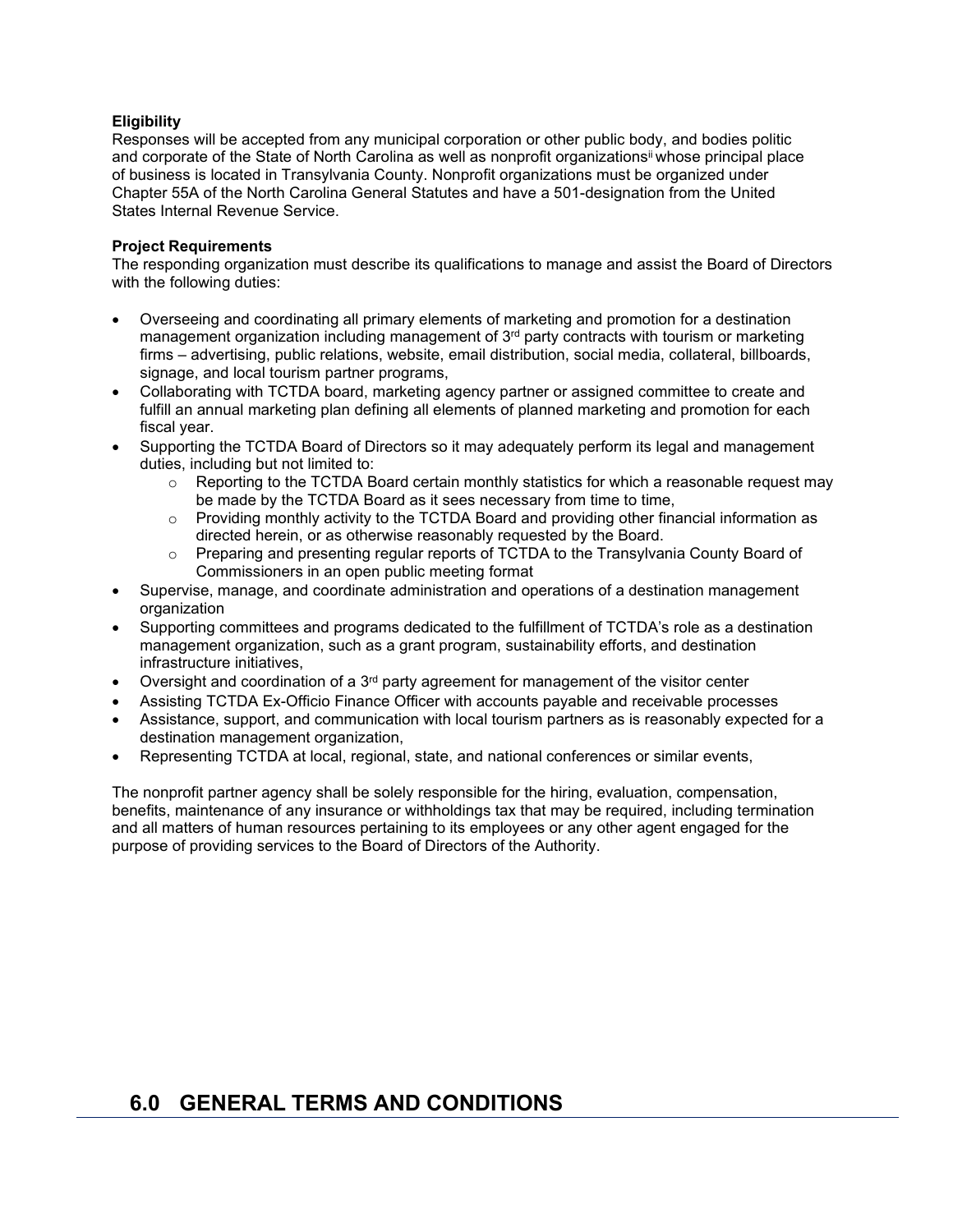- **1. READ, REVIEW AND COMPLY:** It shall be the Vendor's responsibility to read this entire document, review all enclosures and attachments, and any addenda thereto, and comply with all requirements specified herein, regardless of whether appearing in these Instructions to Vendors or elsewhere in this RFQ document.
- **2. LATE RESPONSES**: Late responses, regardless of cause, will not be considered, and will automatically be disqualified from further consideration. It shall be the Vendor's sole responsibility to ensure the timely submission of responses.
- **3. ACCEPTANCE AND REJECTION:** Transylvania County Tourism Development Authority reserves the right to reject any and all responses, to waive any informality in responses and, unless otherwise specified by the Vendor, to accept any item in the response.
- **4. INFORMATION AND DESCRIPTIVE LITERATURE:** If required elsewhere in this response, each Vendor shall submit with its response any sketches, descriptive literature and/or complete specifications covering the products and Services offered. Reference to literature submitted with a previous response or available elsewhere will not satisfy this provision. Failure to comply with these requirements shall constitute sufficient cause to reject a responsewithout further consideration.
- **5. HISTORICALLY UNDERUTILIZED BUSINESSES:** The Authority is committed to retaining Vendors from diverse backgrounds, and it invites and encourages participation in the procurement process by businesses ownedby minorities, women, disabled, disabled business enterprises and non-profit work centers for the blind and severely disabled. In particular, the Authority encourages participation by Vendors certified by the State Office of Historically Underutilized Businesses, as well as the use of HUB-certified vendors as subcontractors on County contracts.
- **6. INELIGIBLE VENDORS:** As provided in G.S. 147-86.59 and G.S. 147-86.82, the following companies are ineligible to contract with the State of North Carolina or any political subdivision of the State: a) any company identified as engaging in investment activities in Iran, as determined by appearing on the Final Divestment List created by the State Treasurer pursuant to G.S. 147-86.58, and b) any company identified as engaged in a boycott of Israel as determined by appearing on the List of restricted companies created by the State Treasurer pursuant to G.S. 147-

86.81. A contract with the Authority by any company identified in a) or b) above shall be void *ab initio*.

**7. CONFIDENTIAL INFORMATION:** To the extent permitted by applicable statutes and rules, the Authority will maintain as confidential trade secrets in its response that the Vendor does not wish disclosed. As a condition to confidential treatment, each page containing trade secret information shall be identified in boldface at the top and bottom as "CONFIDENTIAL" by the Vendor, with specific trade secret information enclosed in boxes, marked in a distinctive color or by similar indication. Cost information shall not be deemed confidential under any circumstances. Regardless of what a Vendor may label as a trade secret, the determination whether it is or is not entitled to protection will be determined in accordance with G.S. 132-1.2. Any material labeled as confidential constitutes a representationby the Vendor that it has made a reasonable effort in good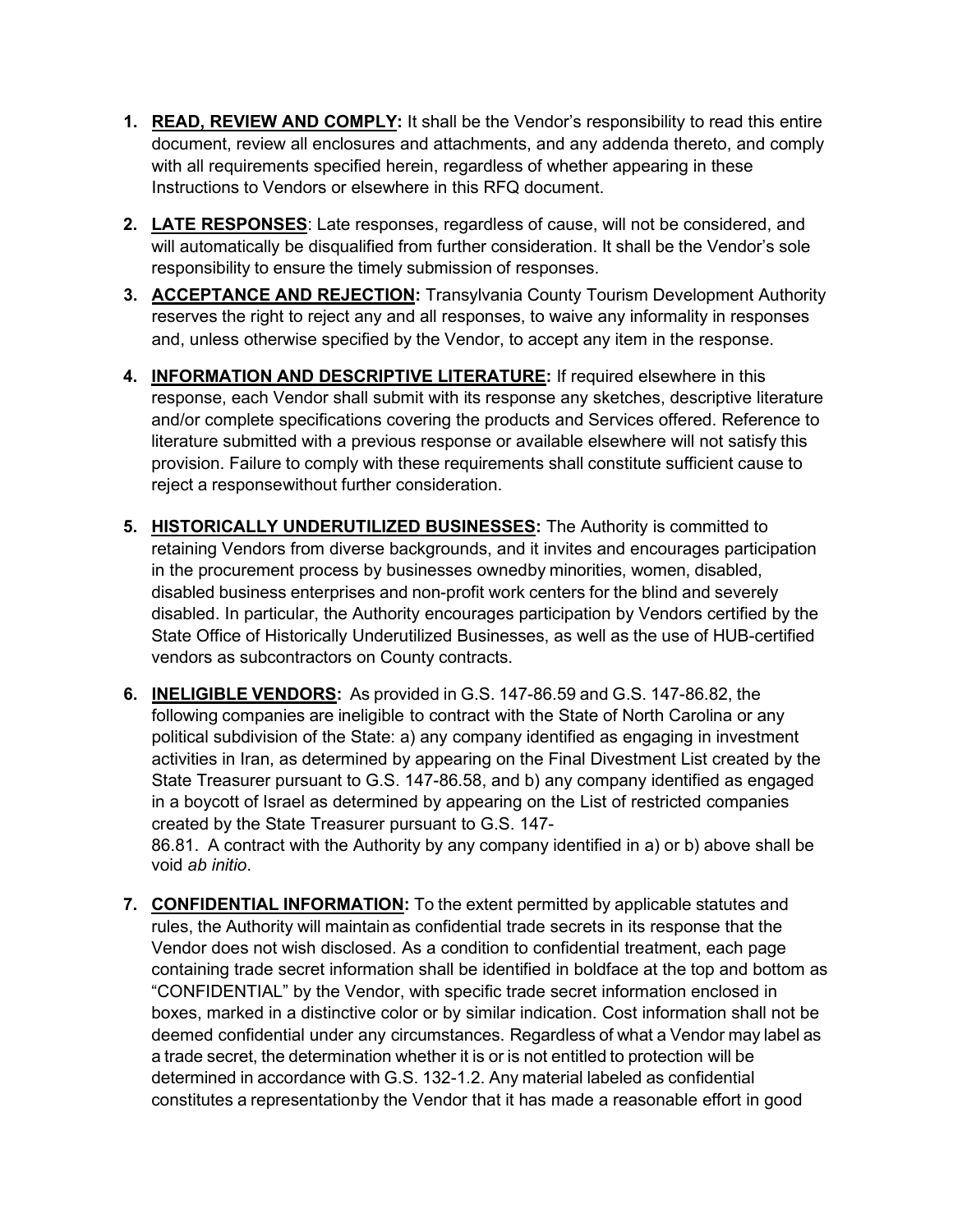faith to determine that such material is, in fact, a trade secret under G.S. 132-1.2. Vendors are urged and cautioned to limit the marking of information as a trade secret or as confidential so far as is possible. If a legal action is brought to require the disclosure of any material so marked as confidential, the County will notify Vendor of such action and allow Vendor to defend the confidential status of itsinformation.

- **8. MISCELLANEOUS:** Any gender-specific pronouns used herein, whether masculine or feminine, shall be read and construed as gender neutral, and the singular of any word or phrase shall be read to include the plural and vice versa.
- **9. INFORMAL COMMENTS:** The Authority shall not be bound by informal explanations, instructions or information given at any time by anyone on behalf of the Authority during the competitive process or after award. The Authority is bound only by information provided in writing in this RFQ and in formal Addenda issued through its agents.
- **10. COST FOR RESPONSE PREPARATION:** Any costs incurred by Vendor in preparing or submitting offers are the Vendor's sole responsibility; the Authority will not reimburse any Vendor for any costs incurred or associated with the preparation of responses.
- **11. AVAILABILITY OF FUNDS:** Any and all payments to the Vendor shall be dependent upon and subject to the availability of funds to the agency for the purpose set forth in The **Contract**
- **12. SITUS AND GOVERNING LAWS:** This Contract is made under and shall be governed and construed in accordancewith the laws of the State of North Carolina, without regard to its conflict of laws rules, and within which State all matters, whether sounding in Contract or tort or otherwise, relating to its validity, construction, interpretation and enforcement shall be determined.
- **13. PAYMENT TERMS:** If a payment schedule is not part of The Contract then payment terms will be Net 30 days afterreceipt of a correct invoice or acceptance of goods, whichever is later.
- **14. NON-DISCRIMINATION:** The Vendor will take necessary action to comply with all Federal and State requirementsconcerning fair employment and employment of people with disabilities, and concerning the treatment of all employees without regard to discrimination on the basis of any prohibited grounds as defined by Federal and State law.
- **15. ADVERTISING:** Vendor agrees not to use the existence of The Contract or the name of the Authority as partof any commercial advertising or marketing of products or Services. A Vendor may inquire whether the County is willing to act as a reference by providing information directly to other prospective customers.

### **16. INSURANCE:**

**COVERAGE -** During the term of the Contract, the Vendor at its sole cost and expense shall provide commercial insurance of such type and with such terms and limits as may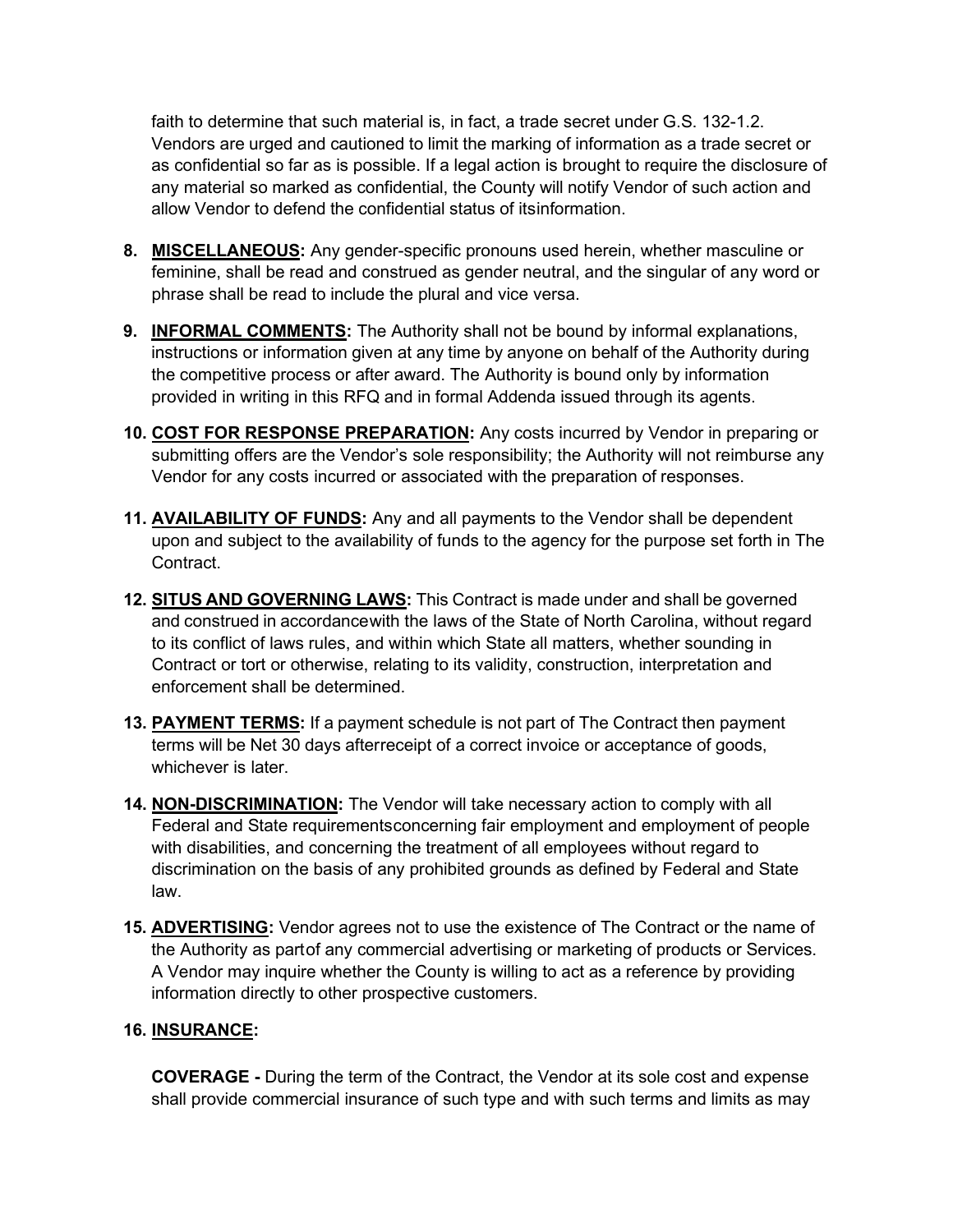be reasonably associated with the Contract. As a minimum, the Vendor shall provide and maintain the following coverage and limits:

Commercial General Liability insurance in an amount not less than \$1,000,000 each occurrence/\$2,000,000 annualaggregate. Coverage shall not contain any endorsement(s) excluding nor limiting Product/Completed Operations orContractual Liability.

Business Automobile Liability insurance covering all owned, non-owned, and hired vehicles with a minimum combined single limit of \$1,000,000 each occurrence and shall include uninsured/underinsured motorist coverage per NC General Statute 20-279-21.

Workers Compensation coverage at the statutory limits in compliance with applicable State and Federal laws. Supplier shall ensure that any subcontractors also have workers compensation coverage at the statutory limits.

Employer's Liability coverage with minimum limits of \$1,000,000 each accident and \$1,000,000 each employee disease.

Vendor shall agree these General Conditions constitute an insured contract and shall name Transylvania County Tourism Development Authority as an additional insured under the Commercial General Liability policy. Before commencing work and for any subsequent renewals, Vendor shall furnish the County with certificates of insurance evidencing the above coveragesand amounts on an approved form. Vendor hereby grants the County a waiver of any right of subrogation which anyinsurer of said Vendor may acquire against the County by virtue of payment of any loss under such insurance. Vendor agrees to obtain any endorsement that may be necessary to affect this waiver of subrogation. Each insurancepolicy required above shall state that coverage shall not be canceled, except with written notice to the County and delivered in accordance with the policy provisions. All insurance shall be procured from reputable insurers authorized and qualified to do business in North Carolina and in a form acceptable to the County. The limits of coverage undereach insurance policy maintained by the Vendor shall not be interpreted as limiting the Supplier's liability and obligations. Nothing in this section is intended to affect or abrogate Transylvania County Tourism Development Authority's governmental immunity.

- 17. **GENERAL INDEMNITY:** The Vendor shall hold and save Tourism Authority, its officers, agents, and employees, harmless from liability of any kind, including all claims and losses accruing or resulting to any other person, firm, orcorporation furnishing or supplying work, Services, materials, or supplies in connection with the performance of The Contract, and from any and all claims and losses accruing or resulting to any person, firm, or corporation that may be injured or damaged by the Vendor in the performance of The Contract and that are attributable to the negligence or intentionally tortious acts of the Vendor provided that the Vendor is notified in writing within 30 days from the date that the County has knowledge of such claims. The Vendor represents and warrants that it shall make no claim of any kind or nature against the County's agents who are involved in the delivery or processing of Vendor deliverablesor Services to the County. The representation and warranty in the preceding sentence shall survive the terminationor expiration of The Contract.
- **18. CONFIDENTIALITY:** Any County information, data, instruments, documents, studies or